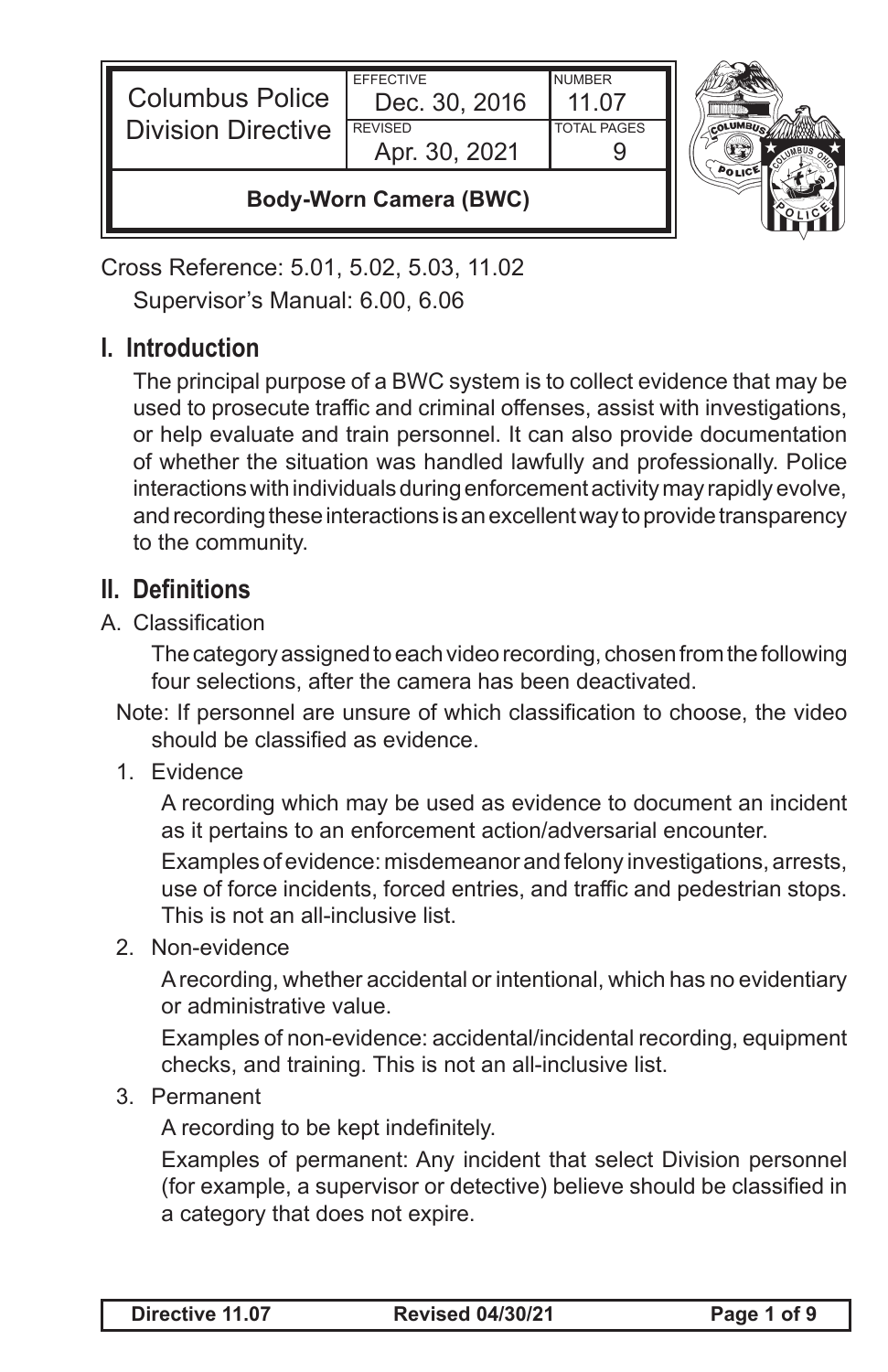4. Civil Unrest

A recording which may be used as evidence to document an incident as it pertains to an enforcement action/adversarial encounter during a period of civil unrest.

Examples of civil unrest: demonstrations, protests, and riots. In most instances, personnel will be directed to use this classification by a Division supervisor (for example, an Incident Commander or a Field Force Lieutenant). This is not an all-inclusive list.

## **III. Policy Statements**

- *A. Activation*
	- 1. *Sworn personnel who are assigned an individual BWC and who are required to wear the BWC for their current tour of duty shall record the following unless otherwise excluded by this directive or ordered by a sworn Division supervisor:*
		- *a. Dispatched c*alls for service
			- (1) *Sworn personnel shall activate the BWC when dispatched or upon a self-initiated response to all dispatched calls for service.*
			- *Note: Personnel receiving a dispatched run while in a location or engaged in activities as listed in Sections III,R and III,S shall activate their BWC at the first reasonable opportunity to do so.*
		- *b. Self-initiated activity*
			- *(1) Sworn personnel shall activate the BWC prior to exiting their vehicle, or if not in a vehicle, prior to approaching an individual, for all self-initiated enforcement actions, investigative activities, and citizen contacts or any time citizen contact is likely to occur.*
			- *(2) Sworn personnel shall activate the BWC as soon as it is reasonable and safe to do so any time a citizen initiates contact.*
		- *c. All investigatory stops*
		- *d. All traffic and pedestrian stops*
		- *e. All uses of force*
		- *f. All arrests*
		- *g. All forced entries of a structure, vehicle, or other premise*
		- *h. All pursuits by vehicle, bicycle, foot, or other means of transportation available to Division personnel*
		- *i. All responses involving the use of Emergency Vehicle Operations (EVO)*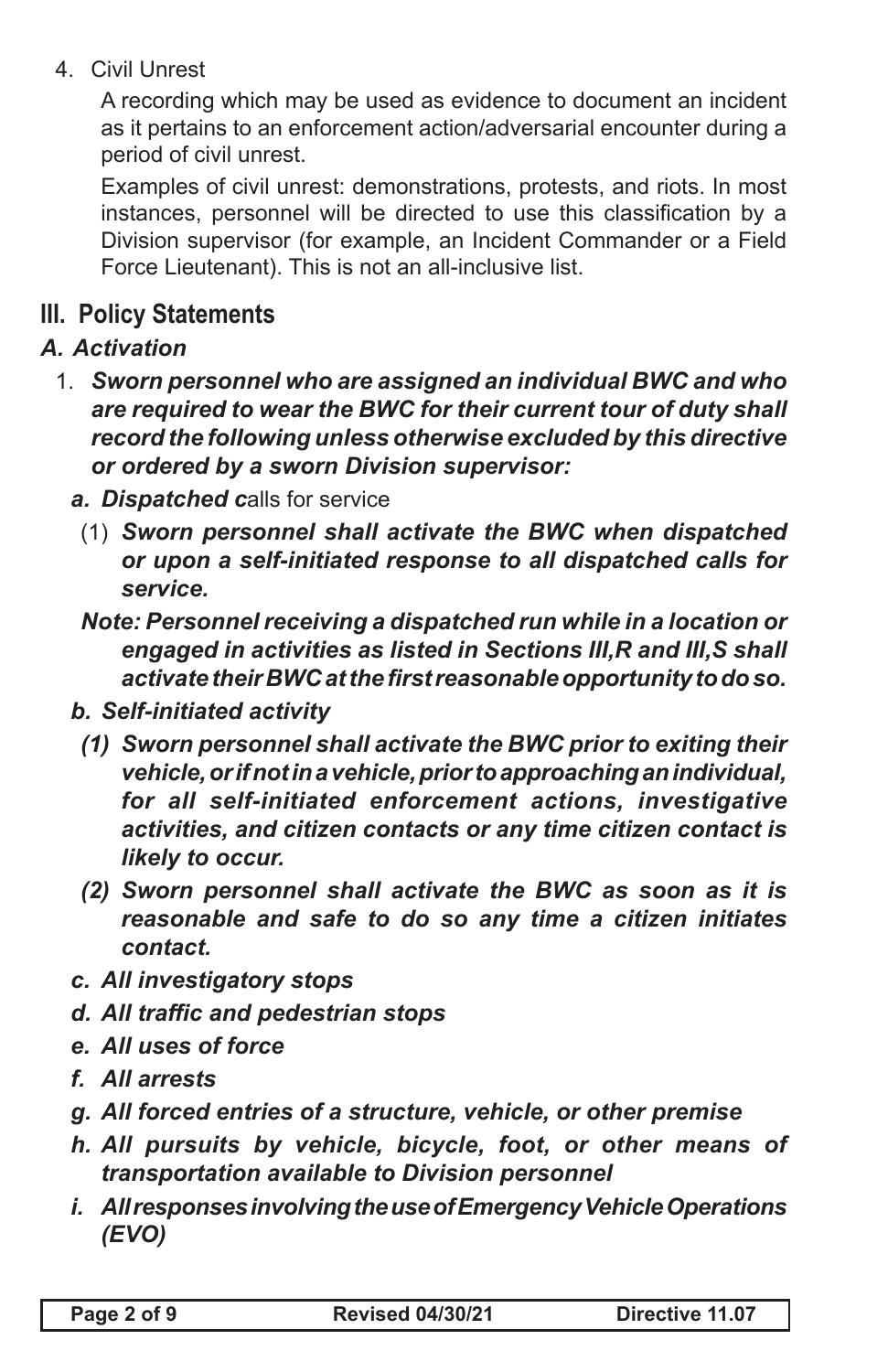- *j.* Sworn personnel shall activate the BWC when an encounter becomes adversarial, or its use would be appropriate and/or valuable to document an incident unless otherwise prohibited.
- *B.* Sworn personnel who are assigned an individual BWC *and who are working an assignment where a BWC is required* shall, at the beginning of their shift, ensure the BWC is fully charged, operable, and all previous video recordings have been uploaded.
- *C. Sworn personnel who are assigned an individual BWC and working an assignment where the BWC is required shall notify their supervisor at the first reasonable opportunity when they become aware their BWC is inoperable, malfunctioning, or displaying a battery symbol with two bars or less.*
- *D.* Sworn personnel shall use only Division-issued BWCs *unless serving on a Task Force where the Memorandum of Understanding (MOU) with the sponsoring agency regarding the use of the BWC requires otherwise*.
- *E.* All recorded images and audio recordings made on the BWC are the property of the Division of Police. Division personnel shall not disseminate or duplicate these recordings outside of the Division unless approved by the Chief of Police, pursuant to the Ohio Public Records Act, in accordance with a legally binding subpoena*, or as required by a Task Force MOU*.
- *F.* Sworn personnel shall wear the BWC in the location and manner required by the*ir current* assignment.
- *Note: Generally, uniformed officers who are assigned to temporarily work in plainclothes for directed patrol or other special assignments will not be required to wear their assigned BWC. However, their supervisor(s) may direct personnel to wear their BWC depending on the day's mission.*
- *G. Sworn personnel assigned an individual BWC shall use the BWC when working overtime to backfill a patrol assignment or other operational assignment.*

*When working overtime to backfill a patrol assignment or other operational assignment, sworn personnel without an assigned BWC shall be assigned to work with at least one other officer who is equipped with a functioning BWC.*

*H.* BWCs are not required *and may not be available* for special duty work, *but they may be used provided that the BWC can be fully charged and videos can be uploaded prior to the start of the next regular tour of duty. T*he City will not compensate personnel for travel time or uploading/charging the BWC.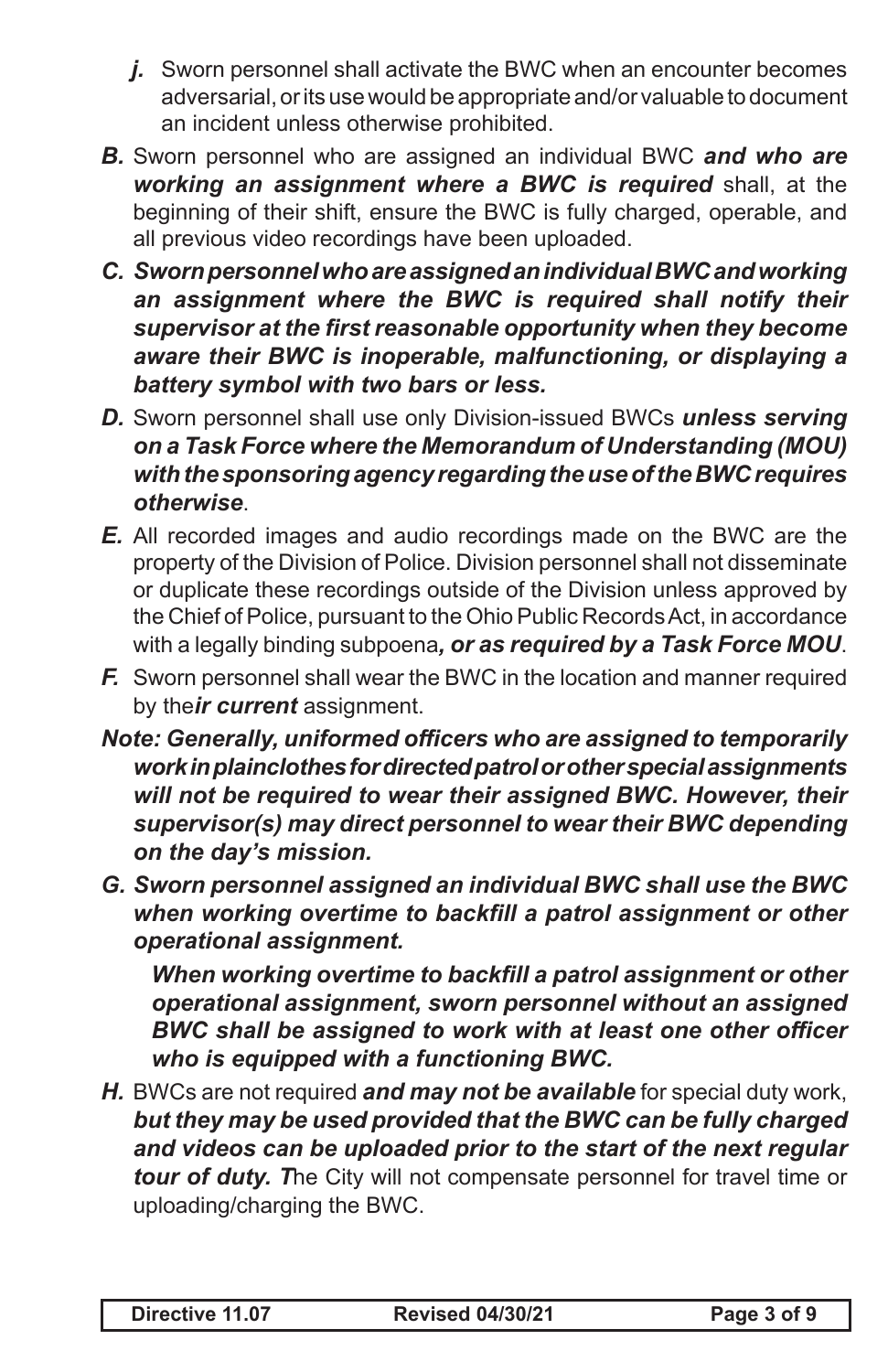- *I*. BWCs may be used for City overtime*, for example, parades or festivals,*  if personnel have a charged BWC and its use on City overtime does not interfere with the BWC being uploaded or charged for their regularly assigned tour of duty or as ordered by a supervisor.
- *J. Sworn personnel who are not required to wear a BWC and who choose to wear one shall activate the BWC as required in Section III,A and shall comply with all policies and procedures contained in this directive.*
- *K.* BWC use shall be documented on all appropriate paperwork and in the electronic reporting system.
- *L.* All sworn personnel involved in the execution of any search warrant served during a tactical operation on an occupied structure shall be equipped with an operating BWC and shall activate their BWC prior to entry of the occupied structure or associated curtilage.
	- *1.* Other than a no-knock warrant, the knock on an entry door, the announcement of law enforcement having a search warrant, and the required statutory time delay prior to entry shall be recorded.
- Note: This section applies to personnel working in regular and/or overtime status.
- *M*. Headquarters Operations Section, Special Weapons and Tactics (SWAT) Section, In/Tac Unit personnel, *Mayor's Security Officer(s), and investigative unit personnel who have been assigned BWCs* shall comply with their respective Standard Operating Procedures (SOP) for requirements specific to their assignments.
- *N.* Task force personnel shall comply with their respective SOP and the Memorandum of Understanding (MOU) with the sponsoring agency for the use of the BWC and the retention and release of BWC video.
- *O.* Sworn personnel wearing a BWC should announce when they are recording as close to the start of the encounter as possible unless it is unsafe, impractical, or unnecessary. Sworn personnel are not required to cease recording at the request of any person unless ordered by a sworn Division supervisor.
- *P.* Sworn personnel shall continue recording until the enforcement activity or encounter has ended, or *until* they are ordered/permitted to stop recording by a sworn supervisor.
	- 1. Tactical personnel shall continue recording until the execution of a search warrant served during a tactical operation on an occupied structure and associated curtilage has ended. The execution has ended after initial entry is made, suspects are detained or taken into custody, and the scene has been secured.
		- a. Sworn supervisors may direct tactical personnel to start, continue, or stop recording after the execution of the warrant has ended based on the circumstances.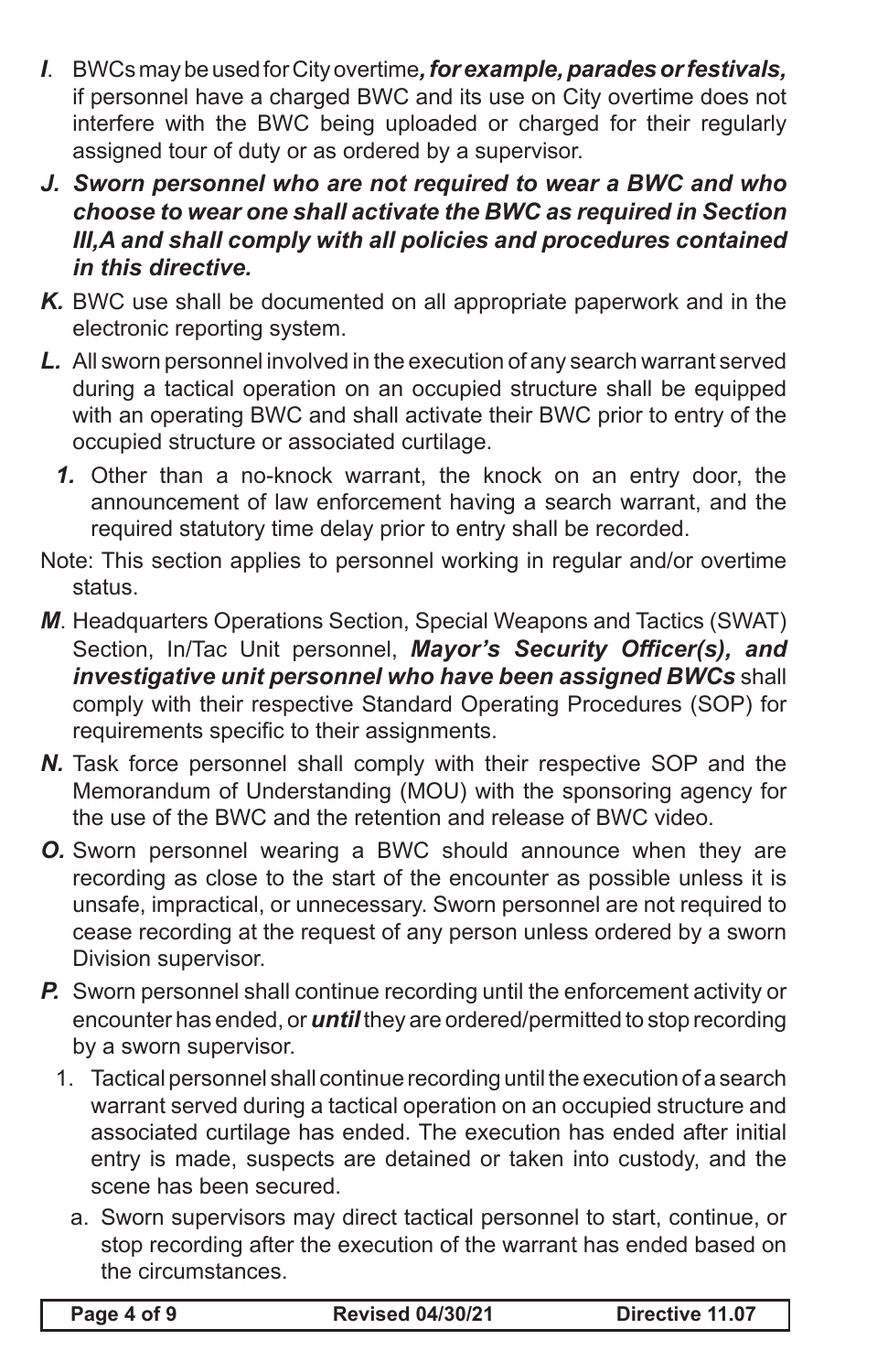- Note: When reviewing BWC footage from an incident, sworn personnel must stop recording to view and/or upload the video.
- *Q.* BWC recordings may be used to provide evidence, record an incident to document the actions and statements of suspects during interviews or while being placed into custody, or as a means to verify an action taken.
- *R.* The BWC shall not be used to record non-work-related personal activities where personnel have a reasonable expectation of privacy, such as inside locker rooms, dressing rooms, or restrooms, unless a criminal offense has occurred.
- *S.* The BWC shall not be intentionally activated to record privileged communication or conversations of fellow Division personnel during routine, non-enforcement-related activities, with or without their knowledge.
- *T.* The BWC shall not be used:
	- 1. To gather intelligence information solely based on First Amendment protected speech, associations, or religion;
	- 2. During a strip search or body cavity search; or
	- 3. During a Lethality Assessment Screen.
	- Note: If the BWC was previously activated during an incident, sworn personnel do not need a supervisor's approval to deactivate the BWC for any of the above-listed reasons.
- *U.* The BWC shall not be used if ordered by a sworn supervisor.
	- 1. To preserve privacy and dignity, a sworn supervisor may grant approval to not record or to deactivate the BWC for certain people or places. *This approval shall not be granted if a citizen has been injured as a result of police activity.*
	- 2. Explicit approval *to not record or to deactivate the BWC* shall be given verbally over the radio or in an operations plan.
- *V.* Sworn personnel may deactivate the BWC:
	- 1. When gathering information from a confidential informant or source.
	- 2. Without explicit supervisor approval when not in the presence of suspects or citizens and speaking with the Division's legal advisor, covert/ investigative personnel, a supervisor, or other sworn personnel.
	- 3. While engaged in guard duty inside a hospital; however, if an encounter becomes adversarial and/or enforcement action becomes necessary, the BWC shall be activated as soon as practical.
	- 4. Sworn personnel shall deactivate the BWC after securing weapons and entering the door into the prisoner processing area*s* of Franklin County Sheriff's Office Corrections Centers.
		- a. The preferred course of action is to allow sheriff's office personnel to handle any problem associated with a prisoner. If Division personnel are forced to take enforcement action, they shall activate the BWC as soon as practical.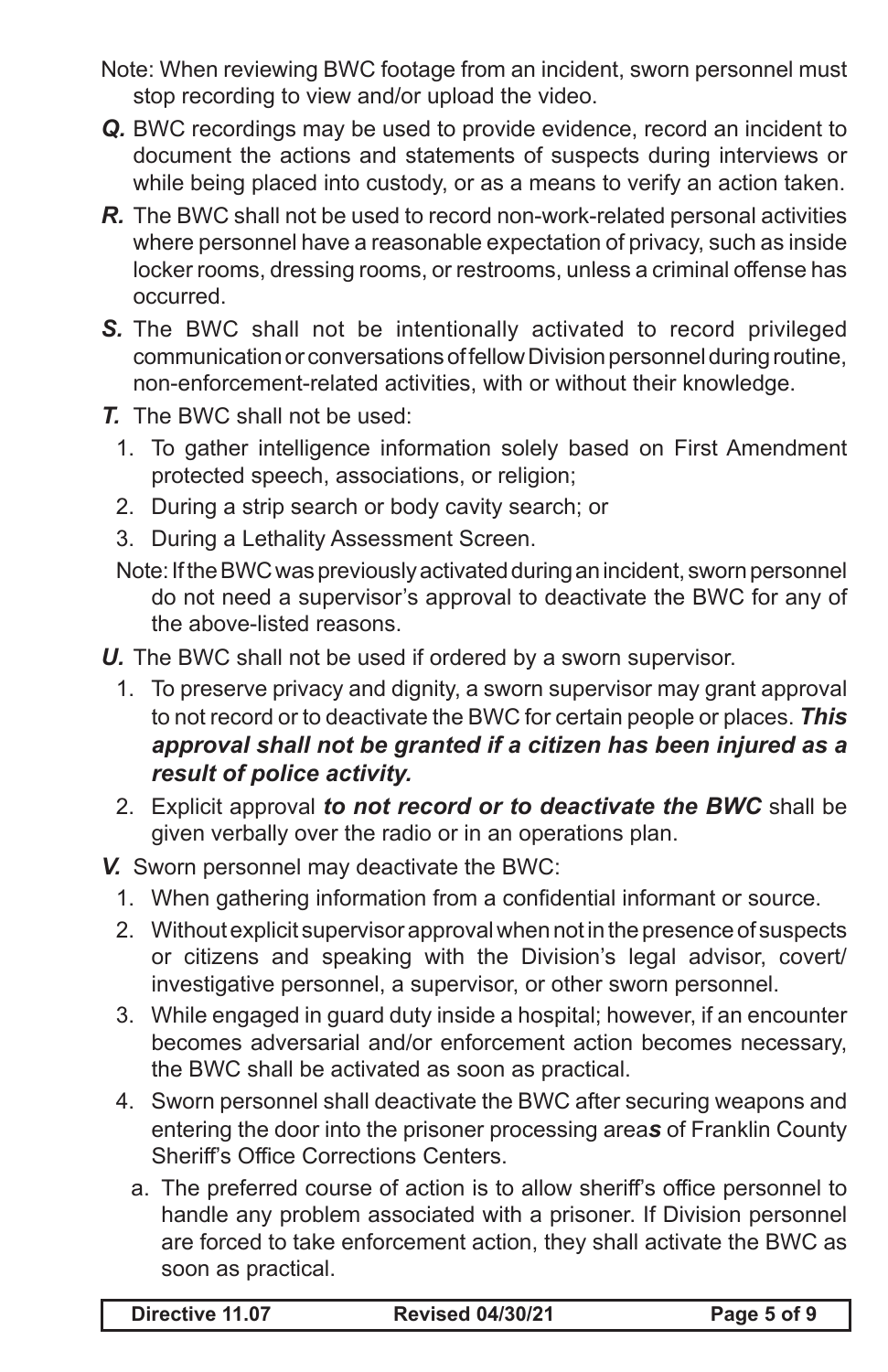- *W.* If sworn personnel do not activate the BWC, the battery is exhausted/ depleted, or the recorder malfunctions, they shall document the reason(s) on the appropriate paperwork, in the CAD, and/or in the electronic reporting system.
- *X.* If sworn personnel do not record the entire contact, justification shall be expressed verbally on the BWC before turning it off when it is safe and practical to do so.
- *Y.* Sworn personnel *shall* re-activate the BWC if they re-engage suspects/ citizens.
- *Z.* Sworn personnel may be ordered by a sworn supervisor to relinquish their BWC.
- *AA.* All digital data shall be uploaded as directed and shall be classified and stored in a secure database that allows limited access. Sworn personnel shall upload video footage prior to going on leave, except when permission is granted by the chain of command designating an alternate time for uploading. If sworn personnel become incapable of uploading the video, the chain of command will make arrangements for uploading all video footage.
- **BB.** Personnel shall not tamper with, erase, alter, or destroy any original recorded section of video or audio.
	- *Note:* The appropriate authority designated by the Chief of Police will determine proper action for recordings captured by inadvertent BWC activation when it is otherwise prohibited.
- *CC.* Personnel shall classify all recordings consistent with Division training and policy. Personnel shall not knowingly classify a video inappropriately or take other inappropriate actions to prevent a recording from being viewed or uploaded or to alter retention periods.
- **DD.** BWC recordings shall be securely stored and maintained pursuant to the City of Columbus Division of Police Records Retention Schedule. All stored recordings are subject to release in accordance with Ohio's public records laws.
- *EE.* Sworn personnel may review video footage of an incident in which they were involved prior to completing a report or making a statement to help ensure accuracy. Sworn personnel should not use the fact that a recording was made as a reason to give a less detailed description of an incident.
- *FF.* A supervisor may view BWC video footage for the purpose of investigations, training, reviews, inquiries, civil claims, or litigation. This may include random reviews or recordings brought to the supervisor's attention that may lead to positive corrective action or discipline as outlined in the applicable collective bargaining agreement (CBA).
- *Note:* Supervisors investigating/managing an incident or sworn personnel wanting to view video in the mobile environment should follow the procedures outlined on the Division's intranet.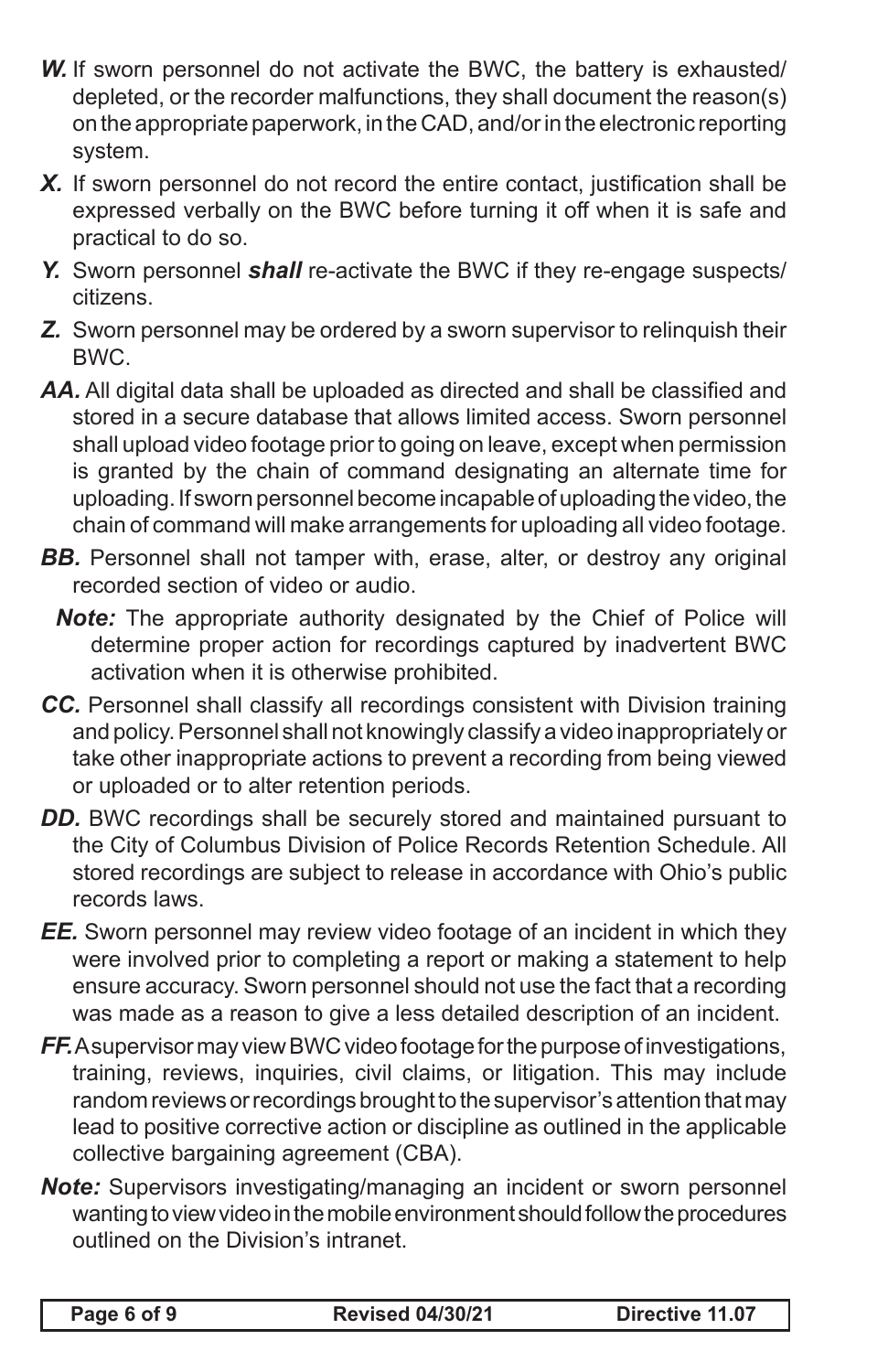*GG.* Supervisory and investigative review of BWC recordings

- 1. BWC recordings are subject to review at any time once the recording is uploaded to the server.
- 2. Supervisors and the involved chain of command wishing to review a BWC recording shall conduct the review on a Division computer.
	- a. Supervisors shall log in to the secured server with their Division-issued password.
	- b. After being uploaded to the secured server, Division supervisors will have access to BWC recordings unless access has been restricted due to an investigative purpose.
- 3. Supervisors and investigative personnel wishing to request a copy of a BWC recording shall complete and forward an Internal Video/Audio Request, form S-35.104.
- 4. Supervisors shall document the review of BWC recordings related to incidents under investigation on the Incident Video Review, form U-10.197. Supervisors shall address the relevant portion(s) of the recording within the administrative investigation to be reviewed by the chain of command as necessary.
- 5. Supervisors should conduct random reviews of BWC recordings to ensure videos are classified appropriately and to use the observations for open discussion and training.
- 6. Supervisors using BWC recordings for an investigative purpose shall review or reclassify BWC recordings as appropriate and in accordance with established law, Division policy, and the applicable CBA.
- *HH.* Sworn personnel who have been issued a BWC and who transfer to an assignment that is not assigned a BWC shall return all issued equipment, including any assignment-specific take home chargers, to PoliceNET personnel.
- *II.* Division personnel who are assigned to use or *are* otherwise involved with BWC equipment must complete mandatory training. This training includes proper operation and care, policies and procedures, and limitations of BWC footage. Additional training shall be provided periodically to ensure the continued effective use of the system and equipment and to incorporate changes, updates, and other revisions in policies or equipment.

Sworn personnel transferring into a unit where BWCs have been deployed shall contact Advanced Training Unit and PoliceNET personnel for training and issuance of a BWC as soon as practical.

## **IV. Procedures**

- A. Sworn Personnel
	- 1. Classify the recordings as appropriate.
	- 2. Notify your supervisor of any known malfunctioning *equipment,* lost/ damaged equipment, *or equipment displaying two bars or less in the battery symbol on the BWC display.*

| <b>Revised 04/30/21</b><br>Directive 11.07 | Page 7 of 9 |
|--------------------------------------------|-------------|
|--------------------------------------------|-------------|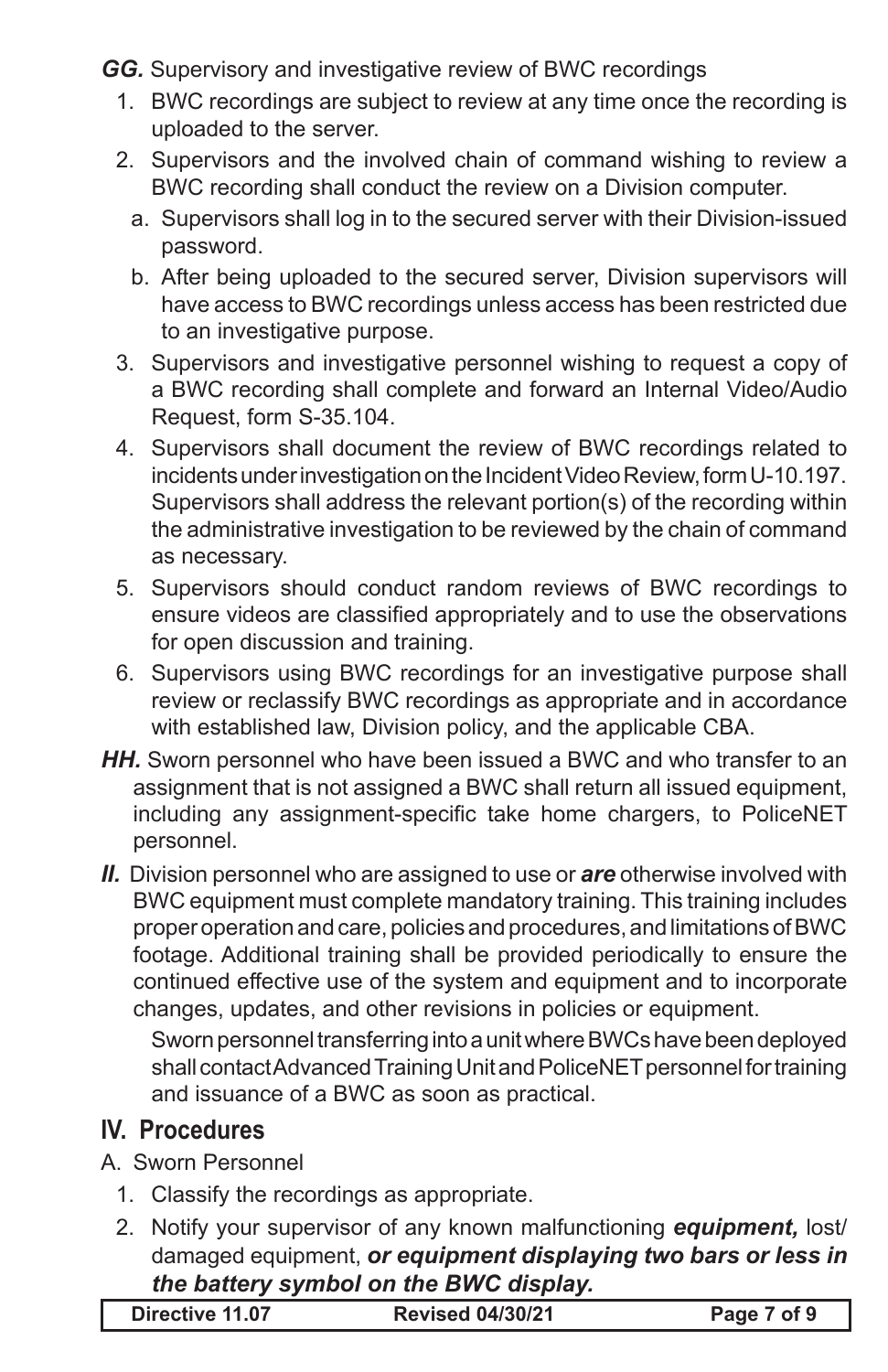- 3. Mark 10-23T for technology repair.
- B. Supervisor
	- *1. Ensure required personnel have a functional BWC to complete their tour of duty.*

*Assign personnel working overtime to backfill a patrol assignment or other operational assignment who do not have an issued BWC to work with at least one other officer who is equipped with a functioning BWC.*

- *2. Direct personnel with a lost, under-charged, malfunctioning, or damaged BWC to return to the substation or designated location to charge the BWC or attempt to remedy the malfunction.*
	- *a. If functionality cannot be restored, direct personnel to respond to the PoliceNET Unit to have the BWC repaired or replaced. If the PoliceNET Unit is closed, obtain a replacement from the on-duty Headquarters Operations Section Sergeant. The replacement BWC becomes the sworn employee's Divisionissued BWC.*
	- *b. If the BWC cannot be repaired or replaced, assign personnel without a functioning BWC to work with at least one other officer who is equipped with a functioning BWC, or if staffing permits, assign the personnel without a functioning BWC to administrative duties for the remainder of the tour.*
- *3.* Determine if the malfunctioning or lost/damaged equipment was the result of normal wear and tear or negligence, and follow the procedures outlined in the "Lost, Damaged, or Malfunctioning Property" directive.
- C. PoliceNET Personnel/ Headquarters Operations Section Sergeant Collect malfunctioning or damaged equipment and replace it immediately.
- D. Chief of Police

Appoint specific Division personnel to meet annually to review policy and collect data concerning BWC usage, including when video footage is used in criminal prosecutions, internal affairs matters, civilian complaints, injuries and assaults on sworn personnel, use of force incidents, and any associated costs.

- E. Supervisors Conducting Random Reviews
	- 1. Review randomly selected BWC recordings on a regular basis. The incidents should be no more than 30 days old.
	- 2. Forward the completed Cruiser Video System (CVS)/Body-Worn Camera (BWC) Supervisory Review, form U-10.193, to the bureau commander when there are areas of concern, for example, user error(s) or observations of misconduct, etc.